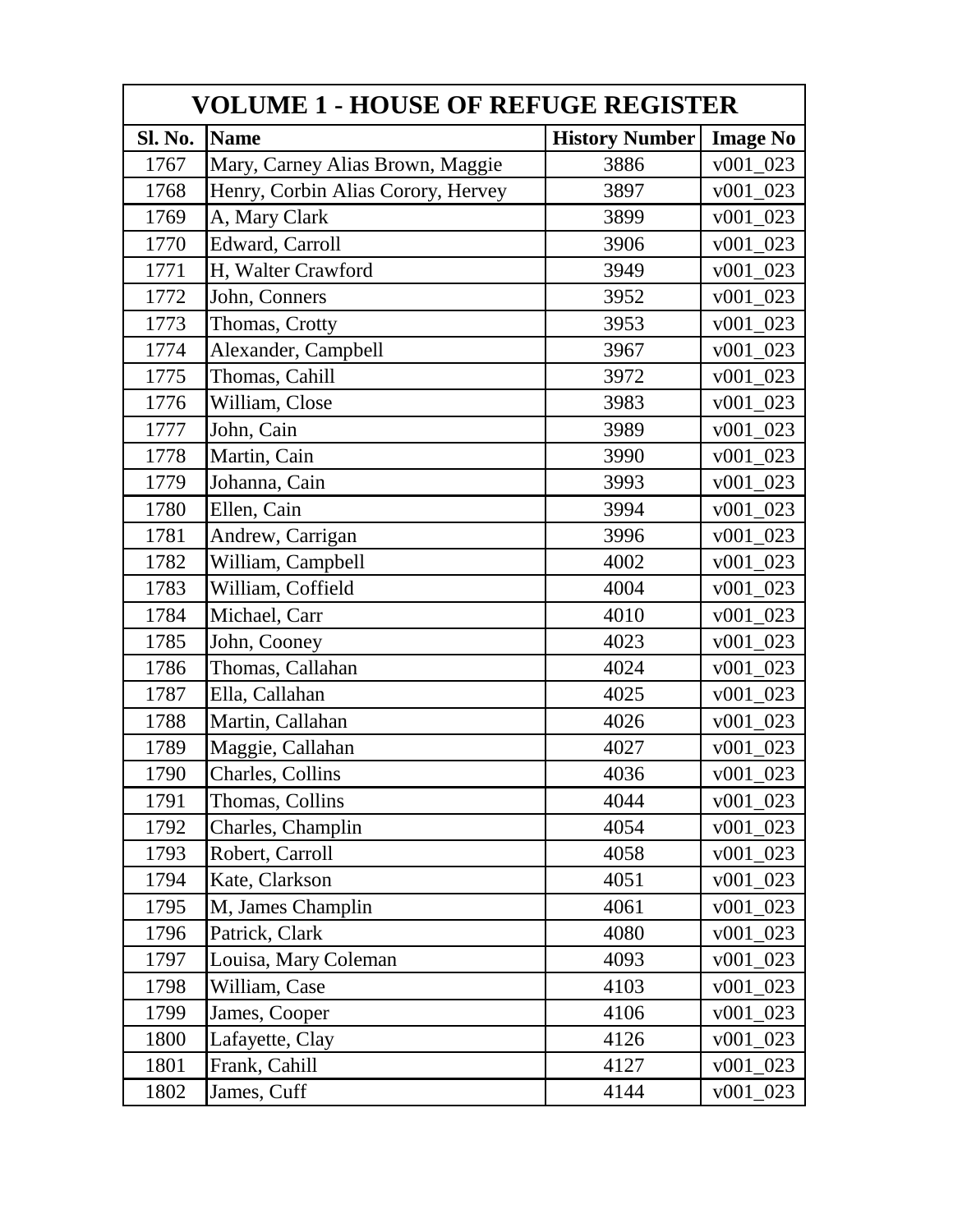| 1803 | Thomas, Connelly                 | 4148 | $v001\_023$        |
|------|----------------------------------|------|--------------------|
| 1804 | Perry, Carr                      | 4166 | $v001\_023$        |
| 1805 | F, William Cameron               | 4180 | $v001_023$         |
| 1806 | Mary, Court                      | 4186 | $v001_023$         |
| 1807 | Frank, Cameron                   | 4202 | v001 023           |
| 1808 | Thomas, Carney                   | 4219 | $v001\_023$        |
| 1809 | James, Coultry                   | 4224 | $v001\_023$        |
| 1810 | Mattie, Conklin                  | 4250 | v001 023           |
| 1811 | Joseph, Cronan                   | 4263 | v001 023           |
| 1812 | George, Coan                     | 4304 | $v001\_023$        |
| 1813 | Archie, Cain                     | 4308 | $v001_023$         |
| 1814 | Lucinda, Chain                   | 4311 | $v001\_023$        |
| 1815 | William, Crawford                | 4336 | $v001_023$         |
| 1816 | John, Coleman                    | 4373 | $v001_023$         |
| 1817 | Lottie, Chamberlain              | 4399 | $v001_023$         |
| 1818 | Edward, Chapman                  | 4415 | $v001_023$         |
| 1819 | Harry, Curtis                    | 4510 | $\frac{v001}{023}$ |
| 1820 | Louisa(Jacobs), Cohar            | 4511 | $v001_023$         |
| 1821 | Maggie(Jacobs), Cohar            | 4512 | $v001_023$         |
| 1822 | Theresa, Clark                   | 4530 | $v001\_023$        |
| 1823 | Charles, Carlson                 | 4545 | $v001_023$         |
| 1824 | Edwin, Chowder                   | 4554 | $v001_023$         |
| 1825 | K, Clifford Cope                 | 4581 | $v001\_023$        |
| 1826 | James, Carney                    | 4584 | $v001_023$         |
| 1827 | John, Conlin                     | 4591 | $v001_023$         |
| 1828 | John, Corcoran                   | 4592 | $v001_023$         |
| 1829 | John, Conners                    | 4621 | $v001\_023$        |
| 1830 | Albert, Cahill Alias Riley, Thos | 4635 | $v001_023$         |
| 1831 | David, Caruthers                 | 4637 | $v001_023$         |
| 1832 | Kate., Ceilman                   | 4643 | $v001_023$         |
| 1833 | Maggie, Ceilman                  | 4644 | v001 023           |
| 1834 | William, Ceilman                 | 4645 | $v001\_023$        |
| 1835 | Thomas, Corbett                  | 4692 | $v001_023$         |
| 1836 | William, Corbett                 | 4693 | $v001_023$         |
| 1837 | Florence, Cummings               | 4706 | v001 023           |
| 1838 | William, Clem                    | 4716 | $v001_023$         |
| 1839 | James, Conlin                    | 4725 | $v001_023$         |
| 1840 | W, Gertrude Craig                | 4730 | $v001_023$         |
| 1841 | T, John J Crawford               | 4732 | $v001_023$         |